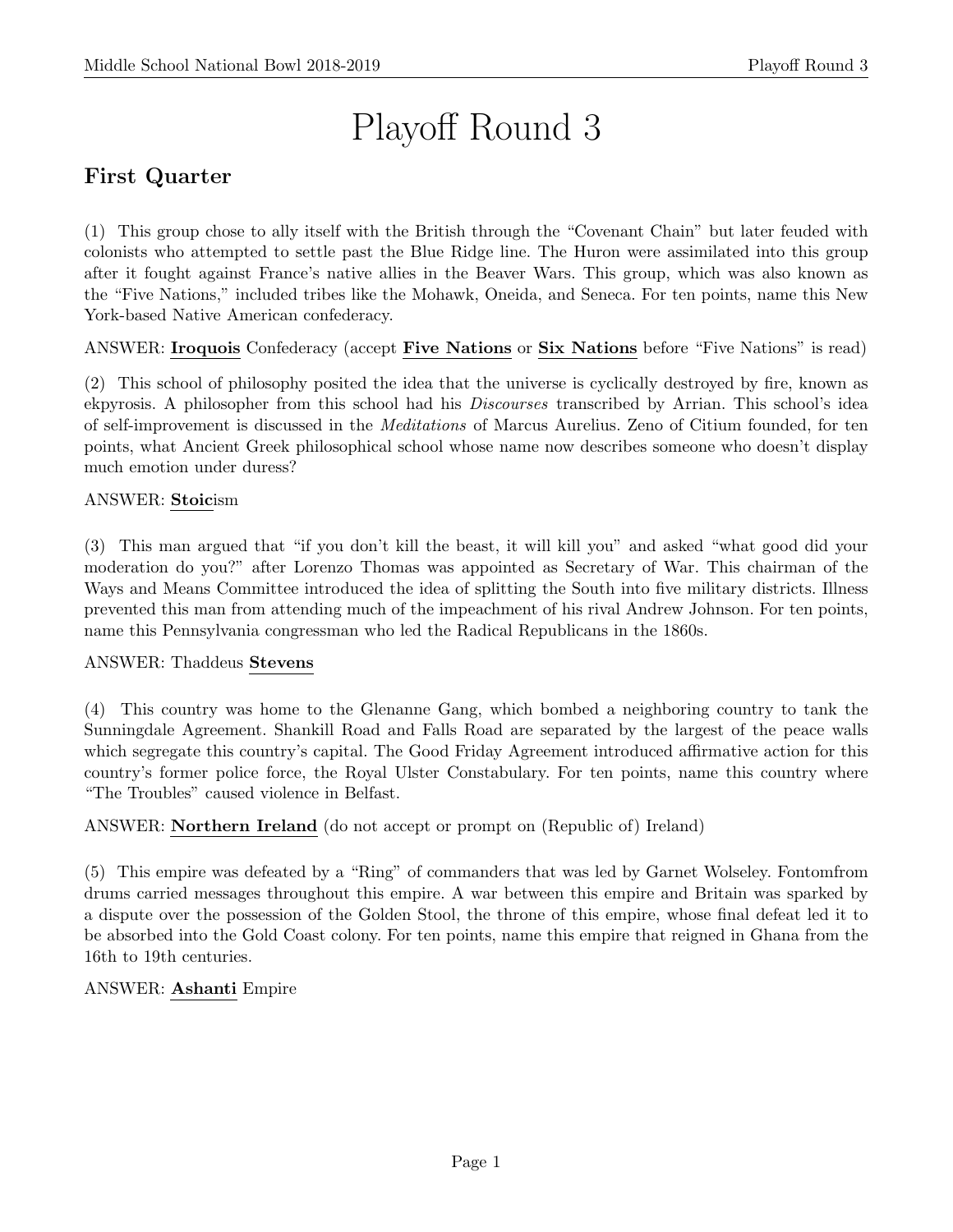(6) This artist depicted an 8-foot-tall man named Eddie Carmel leaning over his parents at their Bronx home, as well as a boy wearing round buttons saying "Bomb Hanoi" and "God Bless America, Support Our Boys in Viet Nam." This photographer's most famous work depicts a boy holding a fake MK2 Pineapple weapon in Central Park. For ten points, name this artist of Child With a Toy Hand Grenade who was known as a "photographer of freaks."

## ANSWER: Diane Arbus

(7) This man is the subject of an epic canta de gesta possibly written by Per Abbad. After this man was exiled by Alfonso VI, he worked as a mercenary for Zaragoza against Aragon; Alfonso later re-hired this supporter of Sancho II to defeat the Almoravids, after which this man gained control of Valencia. For ten points, name this 11th century nobleman, a national hero of Spain whose common epithet means "the Lord."

ANSWER: el Cid (or Rodrigo Diaz de Vivar)

(8) This organization, which was inspired by George Norris' failed Muscle Shoals Bill, was declared constitutional after winning a case against Ashwander. Chaired by David Lilienthal, this agency sought to educate farmers on the value of crop rotation, control floods, and develop the economy of a region hit particularly hard by the Great Depression. For ten points, name this New Deal agency that built power-generating dams in the Upper South.

ANSWER: Tennessee Valley Authority

# Second Quarter

(1) This man oversaw a case where the Talmud was put on trial in the Disputation of Paris. This man was successful in capturing Damietta, but was soon captured and ransomed by the Mamluks after suffering defeat at Al Mansurah. In another campaign, this man died of dysentery shortly after landing in Tunis for the Eighth Crusade. For ten points, name this son of Blanche of Castile, a king of France who was canonized as a saint.

ANSWER: Louis IX [9] (accept Saint Louis; prompt on Louis)

BONUS: Louis' brother, Charles of Anjou, ruled this island until a revolt known as "the Vespers" in 1282.

ANSWER: Sicily (accept Sicilian Vespers)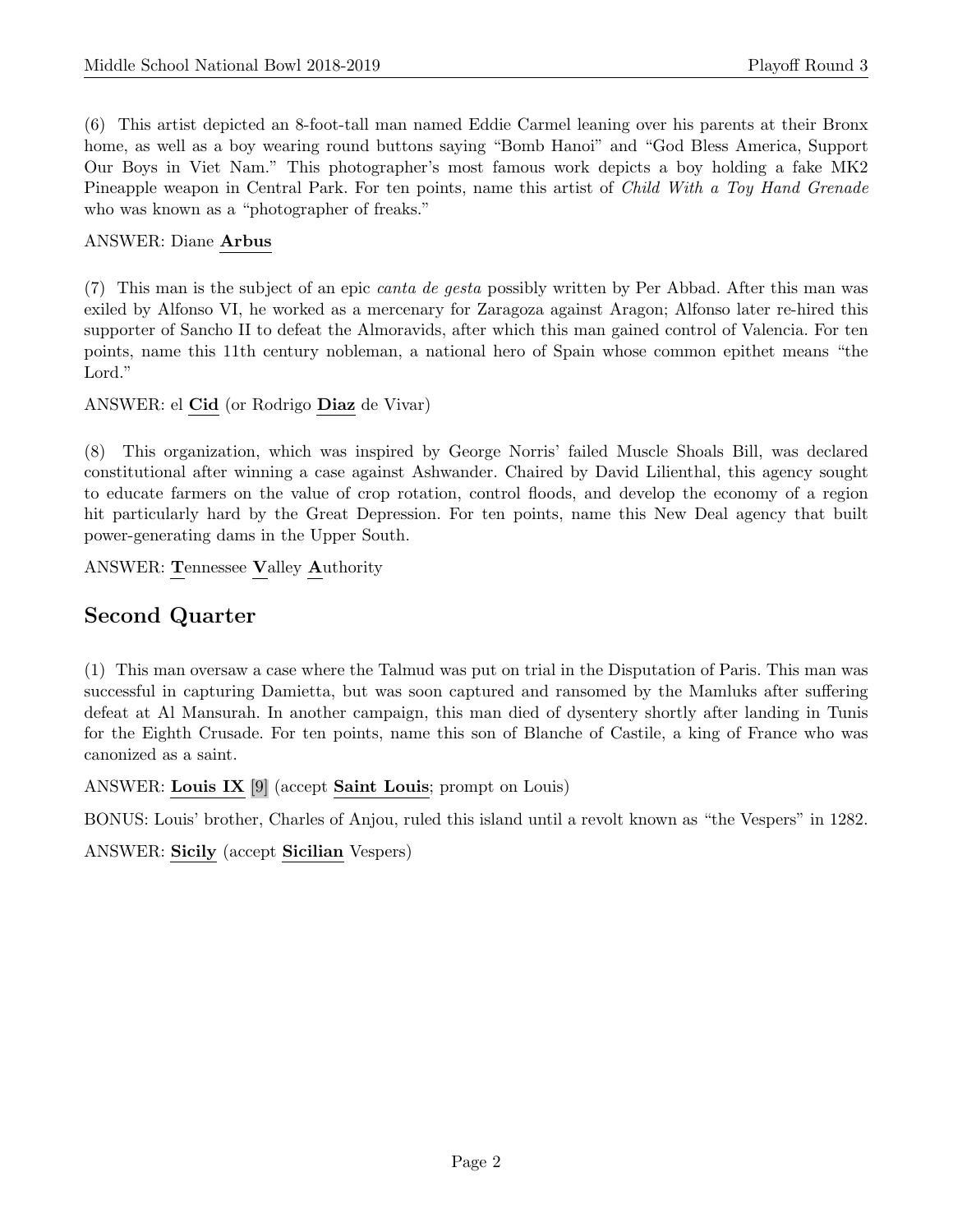(2) In one poem, this figure "paused to listen and look down / A moment on the roofs of the town." This figure sees "A phantom ship, with each mast and spar / Across the moon, like a prison-bar." In that poem, this man "watched with eager search / the belfry-tower of the old North Church" and travels to Medford, Lexington, and Concord. Longfellow wrote a poem beginning "Listen my children, and you shall hear / of", for ten points, what American patriot's famous "midnight ride"?

# ANSWER: Paul Revere

BONUS: This American author was called "The Poet of the American Revolution" for his newspaper, which criticized figures like George Washington. This author wrote "The Indian Burial Ground" and "The Wild Honeysuckle."

## ANSWER: Philip Morin Freneau

(3) In this war, Aleksey Kuropatkin was sacked after a series of failures, including an inability to follow-up an attack on Sandepu. Britain nearly joined this war after Zinovy Rozhestvensky's forces accidentally fired on English fishermen at Dogger Bank. Theodore Roosevelt was given a Nobel Peace Prize for helping to end, for ten points, what war in which Tsar Nicholas II was defeated by a newly westernized Meiji island government?

## ANSWER: Russo-Japanese War

BONUS: Theodore Roosevelt helped broker this peace treaty, named for the American town where it was negotiated, to end the Russo-Japanese War.

# ANSWER: Treaty of Portsmouth

(4) During this event, Joseph Zito and Gaspar Mortiallo helped usher escaping civilians to safety. Kate Alterman's testimony regarding this event was thrown out after Max Steuer exposed her for memorizing her story. Max Blanck and Isaac Harris were acquitted of manslaughter during this event, in which locked factory doors forced workers to jump out of windows to escape. The Asch building was gutted in, for ten points, what 1911 fire that killed over 100 women in a New York garments factory?

## ANSWER: Triangle Shirtwaist factory fire

BONUS: This woman witnessed the fire and joined NYC's new Committee of Public Safety. In 1933, she joined FDR's cabinet as Labor Secretary.

## ANSWER: Frances Perkins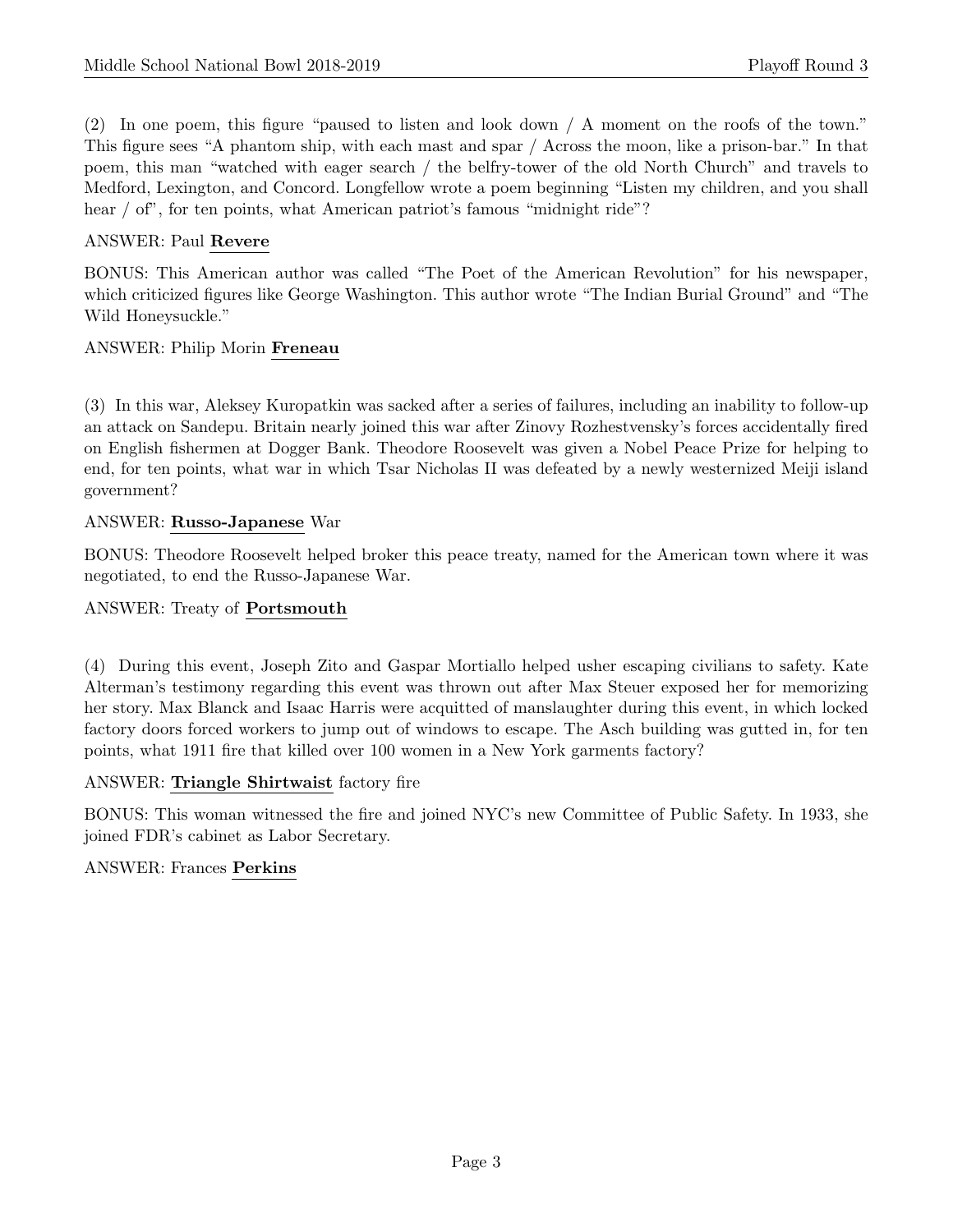(5) This city was ruled by Hippias and Hipparchus, tyrant brothers who were sons of Peisistratus. According to a popular story, a statesman from this city known as Aristides the Just helped an illiterate man put him into exile by writing his own name on the pot shard used in the ostracism vote. Solon reformed the ecclesia, or assembly, while leading this city in the 6th century BC. For ten points, name this ancient Greek city-state, the birthplace of democracy.

## ANSWER: Athens

BONUS: Athens' rival, Sparta, had its constitution, as well as its training system for young boys, created by this legendary figure in the 9th century BC.

# ANSWER: Lycurgus

(6) This event and its resolutions were affirmed by Benedictus Deus. Paul III, Julius III, and Pius IV oversaw this event, which produced the Tridentine Creed, the Roman Catechism, and a list of banned books. The idea of "justification by faith alone" was attacked by the attendees of this meeting in northern Italy. For ten points, name this church council that met between 1545 and 1563 as a response to Martin Luther's Protestant movement, starting the Counter-Reformation.

# ANSWER: Council of Trent

BONUS: According to popular myth, this Italian composer "saved" polyphonic music, which was supposedly on the chopping block at the Council of Trent, by composing the *Pope Marcellus Mass.* 

ANSWER: Giovanni Pierluigi da Palestrina (accept either or both names)

(7) Supporters of this cause led a military campaign that captured the towns of Calatafimi and Milazzo. A group supporting this cause lost the Battle of Novara to Joseph Radetzky. The Carbonari supported this cause, which was achieved in part by the Expedition of the Thousand. This cause was promoted by the Piedmont-Sardinian Count Cavour and Giuseppe Garibaldi. For ten points, name this movement that created a new country in 1861 with capital Rome.

## ANSWER: Italian unification (accept equivalent descriptions; accept Risorgimento)

BONUS: This man founded the political organization Young Italy in support of Italian unification. This radical figure was imprisoned at Savona in 1830 for being a member of the Carbonari.

ANSWER: Giuseppe Mazzini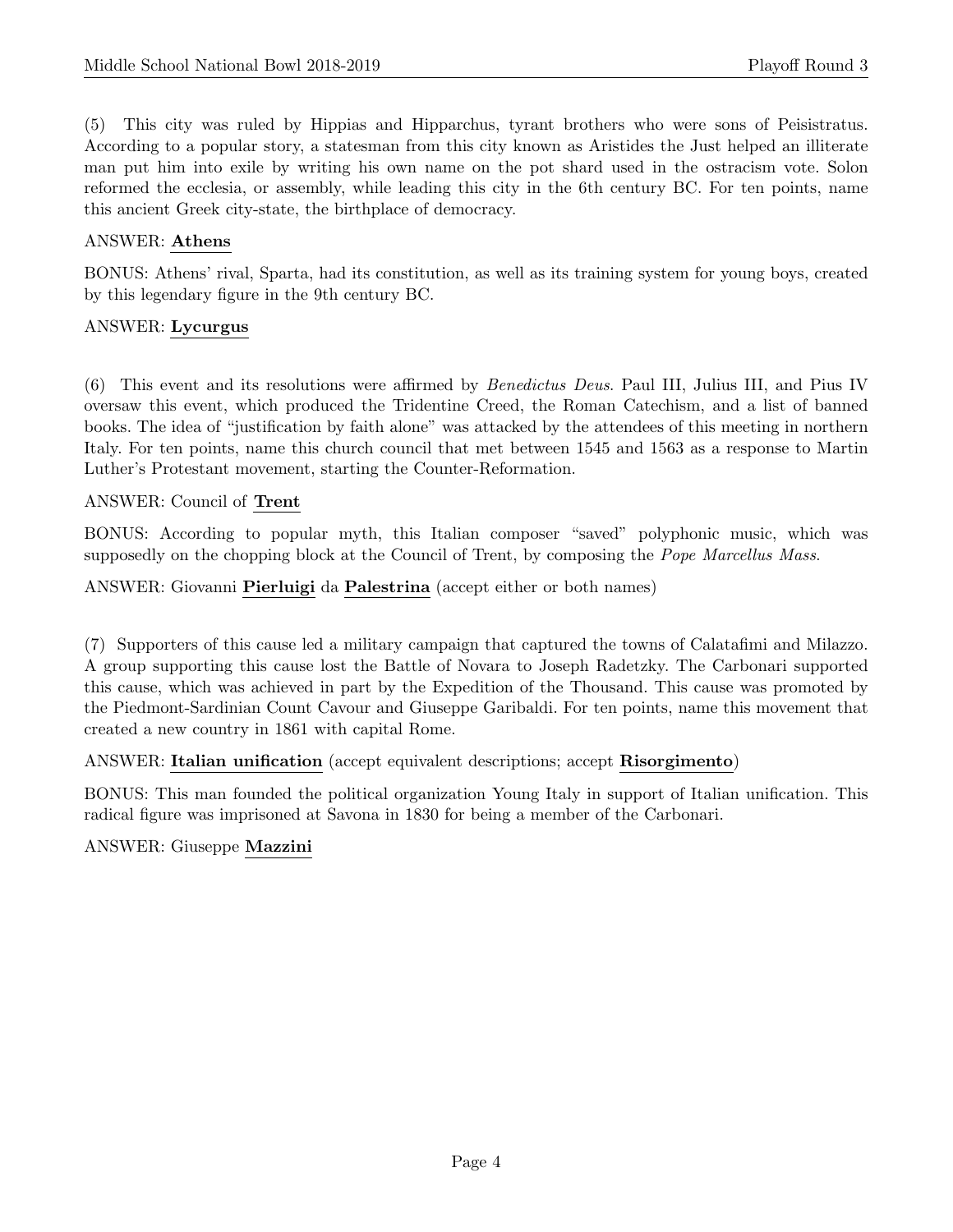(8) This location subtitles the Herman Melville short story "Bartleby the Scrivener," whose title character is a clerk. This district is home to Zuccotti Park, which was "Occupied" in 2011 by protesters against economic inequality. A buttonwood tree was a famous meeting place in the early history of, for ten points, what Manhattan district that is home to the headquarters of NASDAQ and the New York Stock Exchange?

ANSWER: Wall Street (do not prompt on Manhattan, New York, etc.)

BONUS: During the 2008 financial crisis, this "Big Four" Wall Street investment bank, a rival of Bank of America, purchased what little remained of Bear Stearns after it collapsed.

ANSWER: JPMorgan Chase & Company (accept Chase Bank)

# Third Quarter

The categories are ...

- 1. Unrest in California
- 2. Hundred Years' War
- 3. 20th-Century African Leaders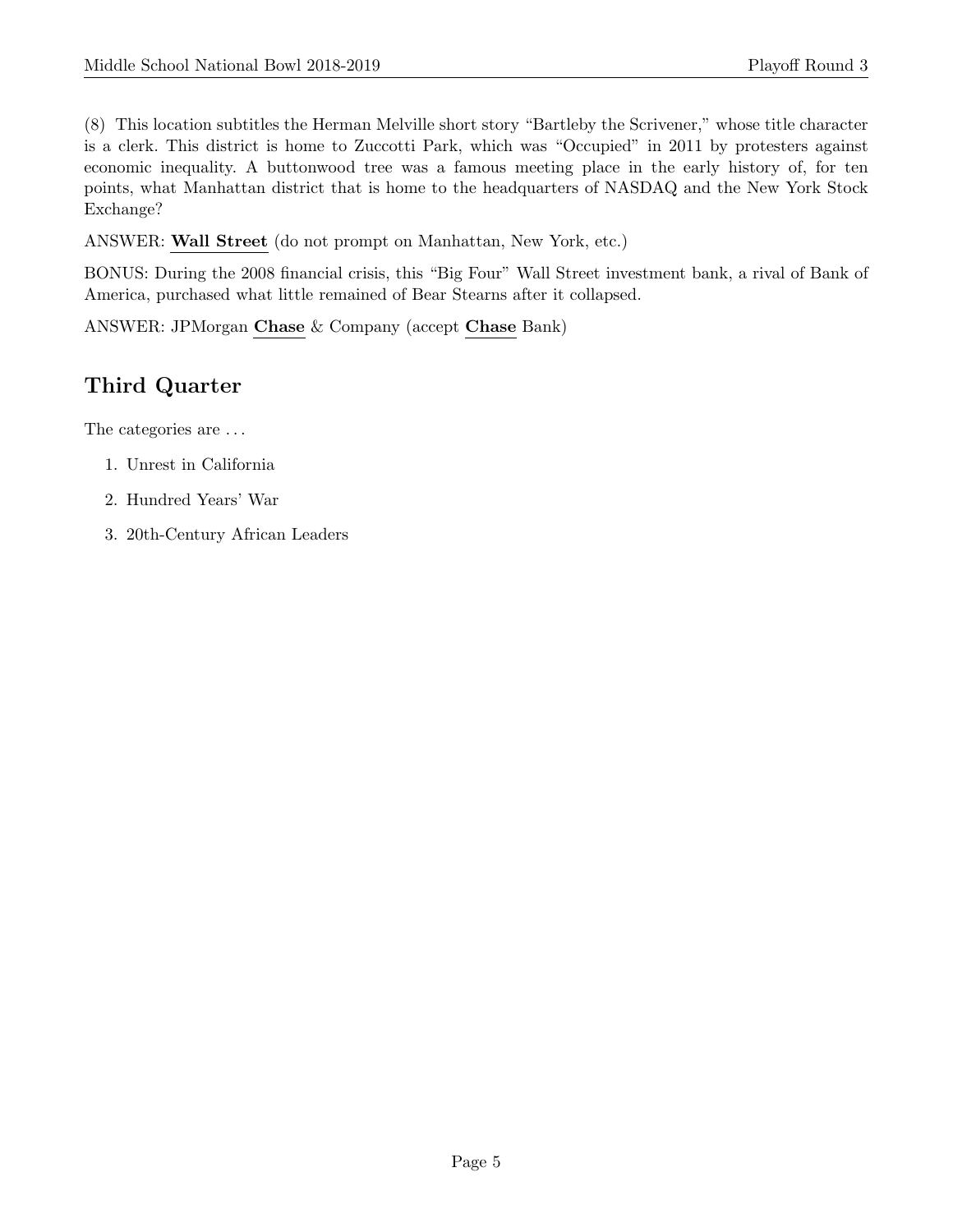# Unrest in California

Name the...

(1) Capital city whose Assembly Center detained thousands of Japanese-Americans.

# ANSWER: Sacramento

(2) Federal prison in San Francisco Bay that was occupied for 19 months by the group Indians of All Tribes.

# ANSWER: Alcatraz Island

(3) City where the Watts Riots and the Zoot Suit Riots occurred.

# ANSWER: Los Angeles (or L.A.)

(4) Militant African-American group, active during the 1960s, that was founded by Bobby Seale and Huey Newton in California.

# ANSWER: Black Panther Party (or Black Panthers; or BPP)

(5) University where Mario Savio led the Free Speech Movement.

ANSWER: University of California, Berkeley (or UC-Berkeley; prompt on "Cal"; prompt on "University of California")

(6) Daughter of a newspaper mogul who was kidnapped by, and collaborated with, the Symbionese Liberation Army.

ANSWER: Patricia "Patty" Hearst (or Patricia Hearst-Shaw; prompt on "Hearst")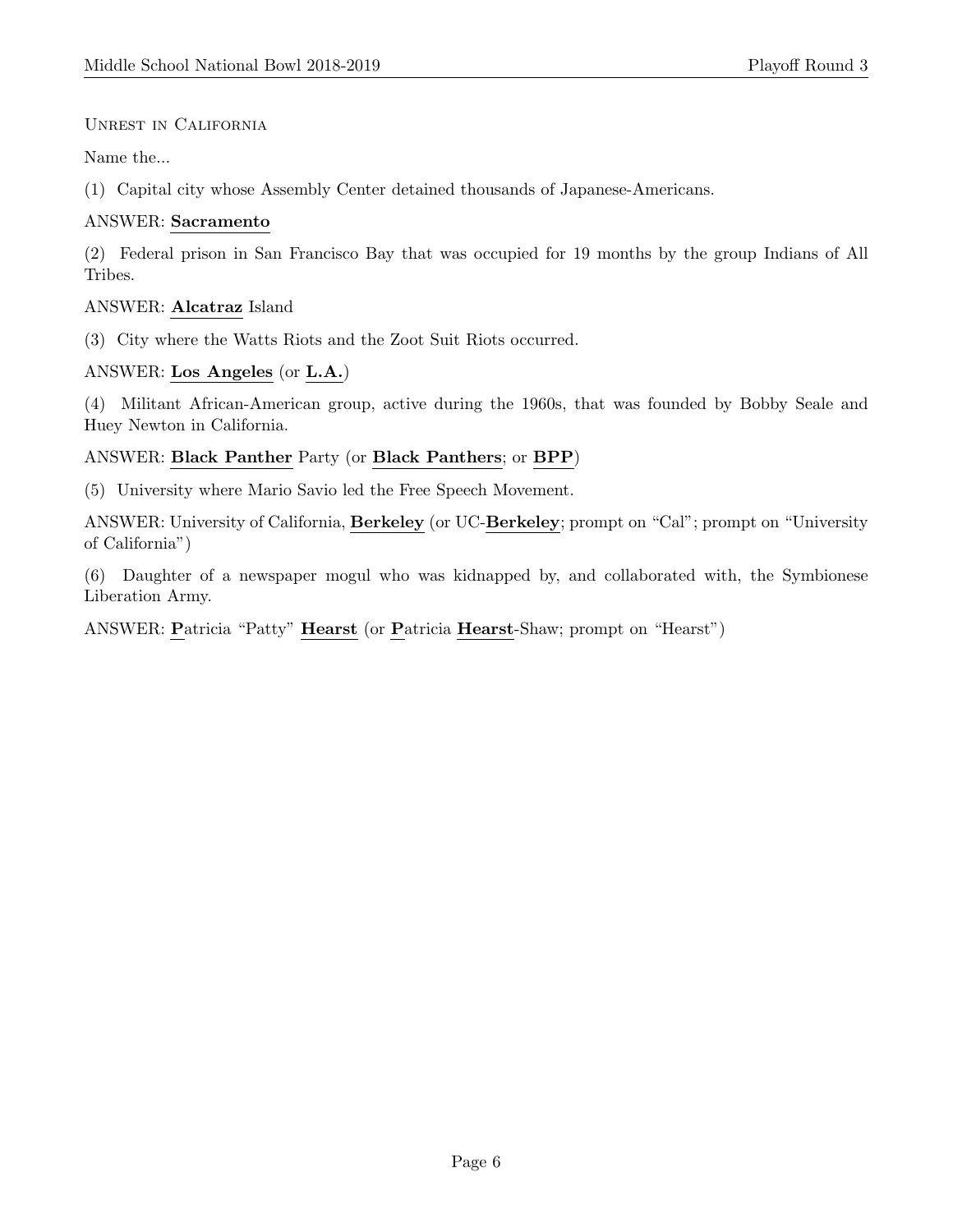#### Hundred Years' War

#### Name the...

(1) Country that fought England in the war.

# ANSWER: France

(2) Heroine who was burned at the stake for witchcraft after leading forces against the English.

ANSWER: Saint Joan of Arc (or Saint Jeanne d'Arc; prompt on partial answers)

(3) Contested duchy on the English Channel that was once ruled by William the Conqueror.

## ANSWER: Normandy

(4) 1415 English victory won by Henry V on Saint Crispin's Day.

## ANSWER: Battle of Agincourt

- (5) English ruling house, led by Henry V, that names the third phase of the war.
- ANSWER: House of Lancaster (accept word forms, like Lancastrian War)
- (6) 1340 battle in which the English gained naval supremacy.

ANSWER: Battle of Sluys (rhymes with "choice", but be lenient)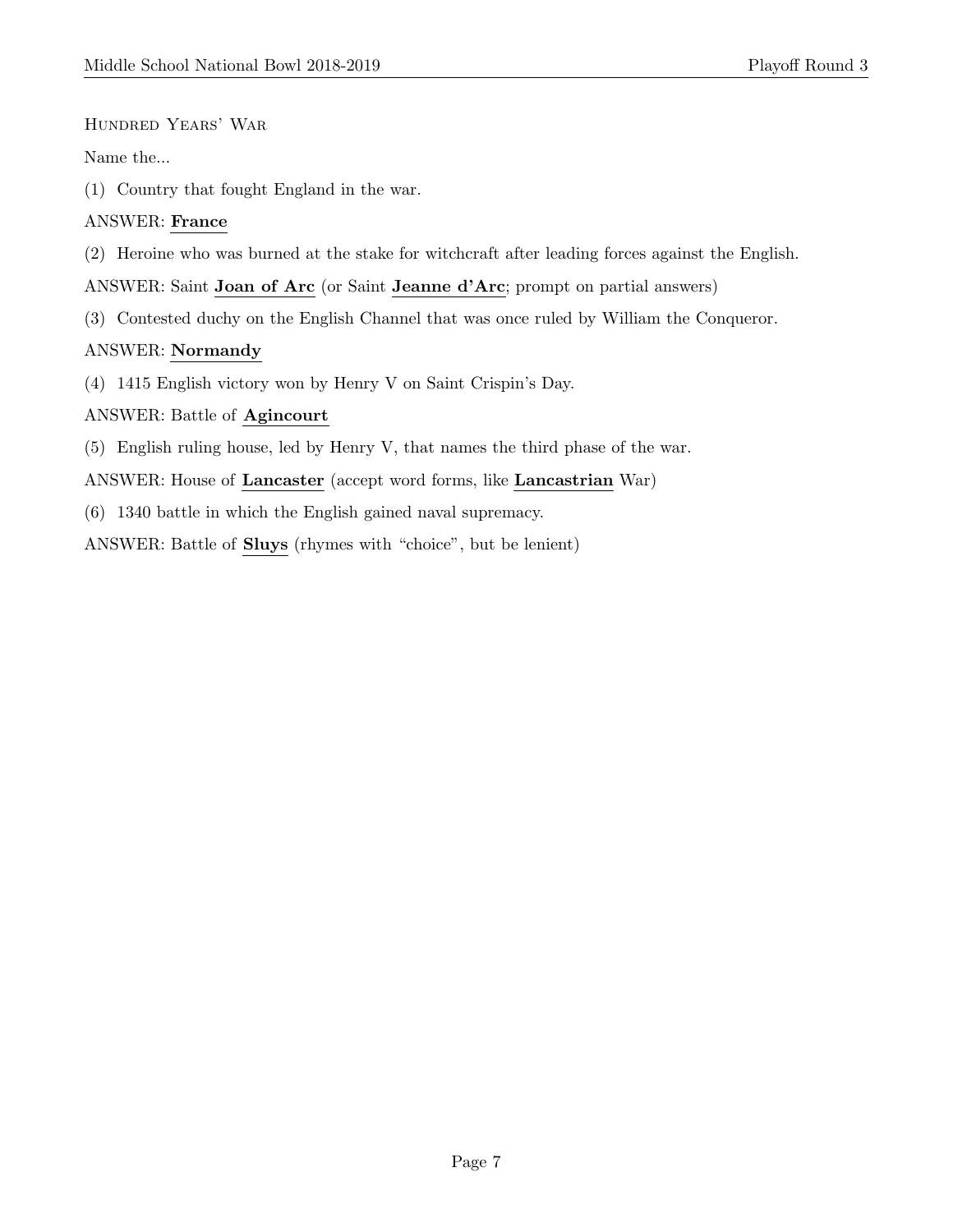# 20th-Century African Leaders

Name the...

(1) South African leader who was imprisoned during Apartheid and became its first black President.

# ANSWER: Nelson Mandela

(2) Country where Kikuyu leader Jomo Kenyatta led from Nairobi.

# ANSWER: Republic of Kenya

(3) Country led by Robert Mugabe until a 2017 coup d'etat.

# ANSWER: Zimbabwe

(4) Brutal Ugandan dictator and successor of Milton Obote who was overthrown in 1979.

## ANSWER: Idi Amin Dada

(5) "Lion of Judah" and leader of Ethiopia who was deposed in 1974 by the Derg.

## ANSWER: Haile Selassie I (or Ras Tafari Makonnen)

(6) Declaration put forth by Tanzanian leader Julius Nyerere that outlined a platform for African socialism.

## ANSWER: Arusha Declaration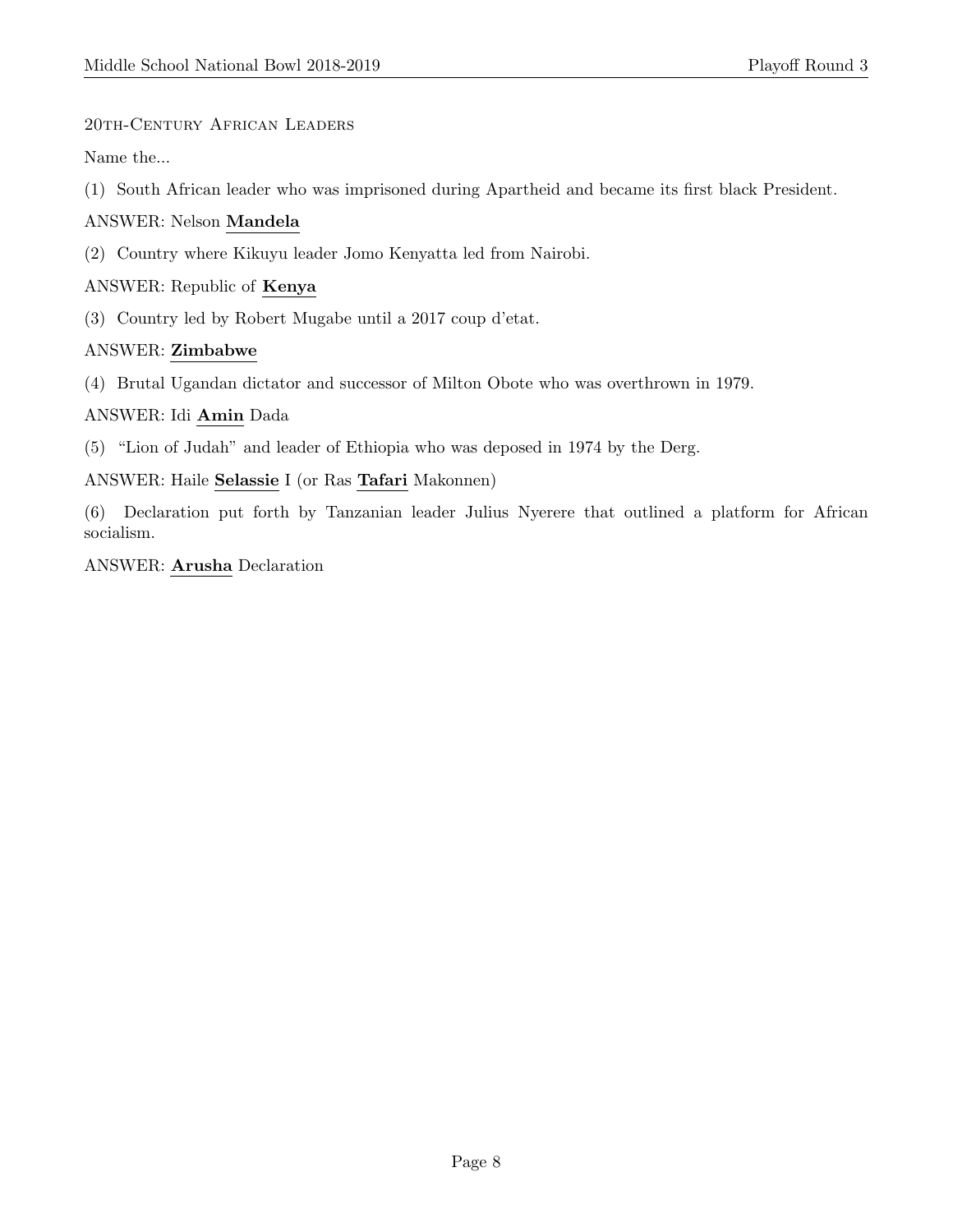# Fourth Quarter

(1) This man fell from grace after the 1979 Qingming festival, where he was accused of gathering a crowd to mourn Zhou Enlai. This man declared that the color of a cat did not matter,  $(+)$  "as long as it catches mice." He created a series of Special  $(*)$  Economic Zones such as Shanghai that were opened up to Western investment. For ten points, name this Chinese leader who was responsible for liberalizing the economy in the 1980s.

# ANSWER: Deng Xiaoping

(2) A plaintiff alleged that she was unlawfully searched in one of these places in the case New Jersey v. TLO. Christopher Eckhardt and four members of the  $(+)$  Tinker family wore black armbands to these places in Des Moines to protest the Vietnam War. The right to freedom of (\*) speech is not generally "shed" at the "gates" to, for ten points, what public institutions where such speech is sometimes considered disruptive by teachers?

ANSWER: public schools (accept high schools; do not accept or prompt on universities)

(3) In a work inspired by this event, Melchizedek tells of rings representing Abrahamic religions to Saladin. This historical event inspired a story in which Federigo gives Giovanna her son's (+) falcon to eat. Gualtieri claims he killed his children to test his wife Griselda's patience, according to a (\*) story told by Dioneo while hiding in a church during this event. For ten points, name this pandemic that forced the pilgrims in Boccaccio's *Decameron* to flee 14th century Florence.

ANSWER: the Black Death (or the bubonic plague; prompt on plague)

(4) This war turned with a bridgehead crossing in Operation Gazelle, during which Japanese characters discovered on machinery inspired the incorrect name of the ensuing Battle of the Chinese Farm. This war began with Operation  $(+)$  Badr, which quickly overwhelmed the Bar-Lev line. The government's unpreparedness for this war prompted (\*) Golda Meir to resign. For ten points, name this 1973 conflict in which Israel was surprised by an Arab coalition on the Jewish Day of Atonement.

ANSWER: Yom Kippur War (accept 1973 Arab-Israeli War; prompt on Arab-Israeli War; accept Ramadan War; prompt on October War)

(5) This kingdom was the site of the Battle of Saint Gotthard, which resulted in the Peace of Vasvar. The forces of Poland and Wallachia allied with this kingdom at the Battle of Varna. (+) Janos Hunyadi was a ruler of this kingdom, in which art thrived during the Age of Sigismund. In 1526, Suleiman the Magnificent defeated this kingdom at the Battle of (\*) Mohacs [moh-hotch]. For ten points, name this Eastern European kingdom that contained cities like Buda and Pest.

ANSWER: Kingdom of Hungary